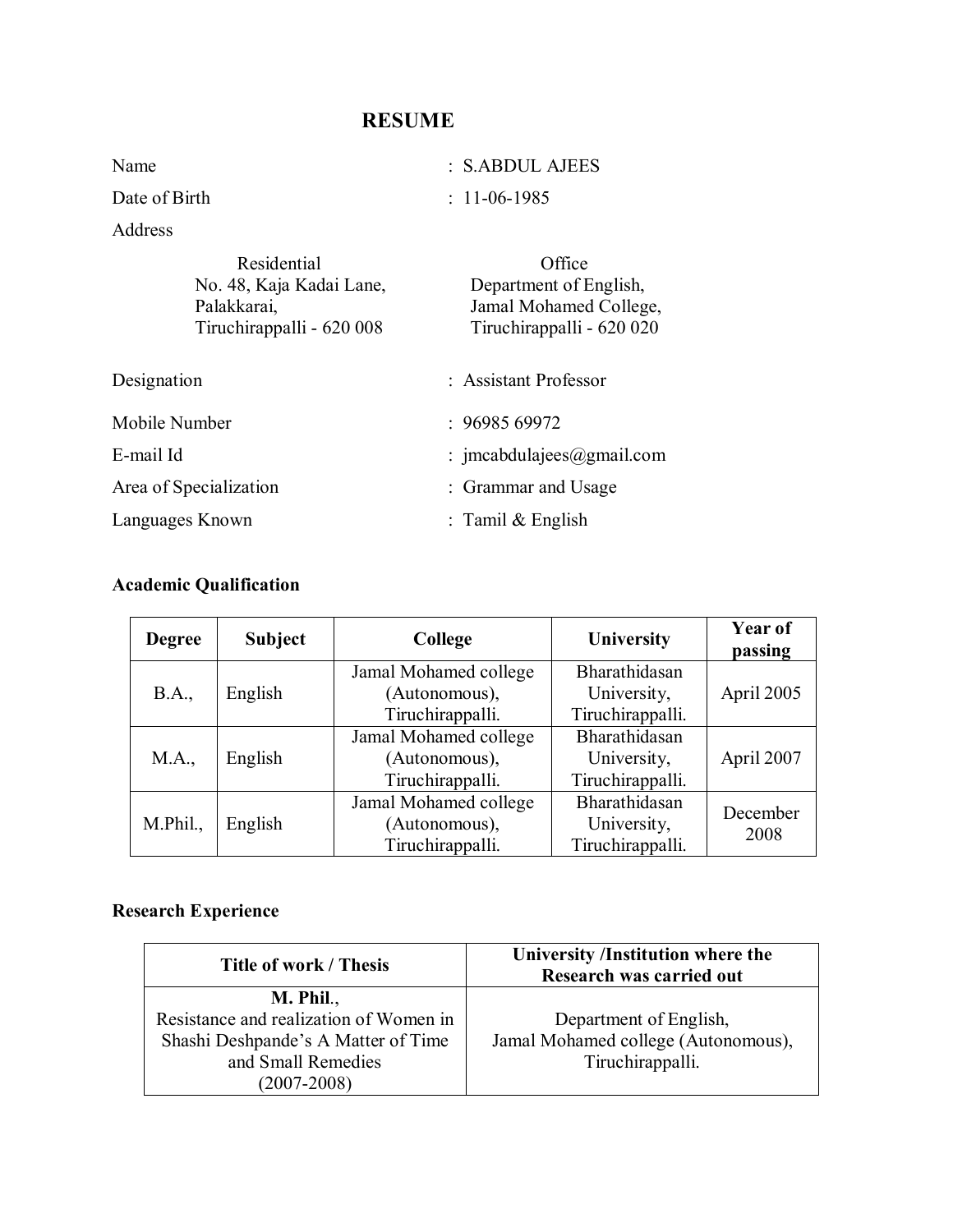### **Teaching Experience**

| Course                                              | <b>Name of the Institution</b>             | <b>Duration</b>        |
|-----------------------------------------------------|--------------------------------------------|------------------------|
| U.G.,                                               | Jamal Mohamed College,<br>Tiruchirappalli. | 15.06.2008 - Till date |
| Jamal Mohamed College,<br>P.G.,<br>Tiruchirappalli. |                                            | 15.06.2012 - Till date |

### **Subjects Taught**

| Under graduate | ٠              | Social History of England<br>Common Wealth Literature<br>Grammar and Usage<br>Remedial English<br>Literary Criticism<br>Drama |
|----------------|----------------|-------------------------------------------------------------------------------------------------------------------------------|
| Post graduate  | $\ddot{\cdot}$ | Research Methodology<br>Advance Skills for Spoken Communication<br>Shakespeare<br><b>Personality Development</b>              |

#### **Details of Publications**

An article entitled "Self Realization of Women in Shashi Deshpande's The Biding Vine" was published in Jamal Academic Research Journal: An Interdisciplinary, ISSN : 0973- 0303Special Issue,  $12<sup>th</sup>$  January 2016, pp.101-102.

| SI. | <b>Name of the Seminar</b>                                                                                        | <b>Title of the Paper</b>                                               | Date and Venue                                                                                                        |
|-----|-------------------------------------------------------------------------------------------------------------------|-------------------------------------------------------------------------|-----------------------------------------------------------------------------------------------------------------------|
| No. |                                                                                                                   |                                                                         |                                                                                                                       |
|     | A One Day National seminar<br>on dialectics of Diasporic<br>Literature: Trends and<br>Techniques                  | Dislocated Culture in Amit<br>Chaudhuri's "A New World"                 | P.G. & Research Department<br>of English (SF),<br>Jamal Mohamed College,<br>Tiruchirappalli.<br>$21th$ January, 2015. |
| 2   | A One Day National seminar<br>on Identities and Realities :<br>Texts and Contexts in Post<br>Colonial Literatures | Self Realisation of Women in<br>Shashi Deshpande's "The<br>Biding Vine" | P.G. & Research Department<br>of English (SF),<br>Jamal Mohamed College,<br>Tiruchirappalli.<br>$12th$ January 2016.  |

## **Details of Papers Presented**